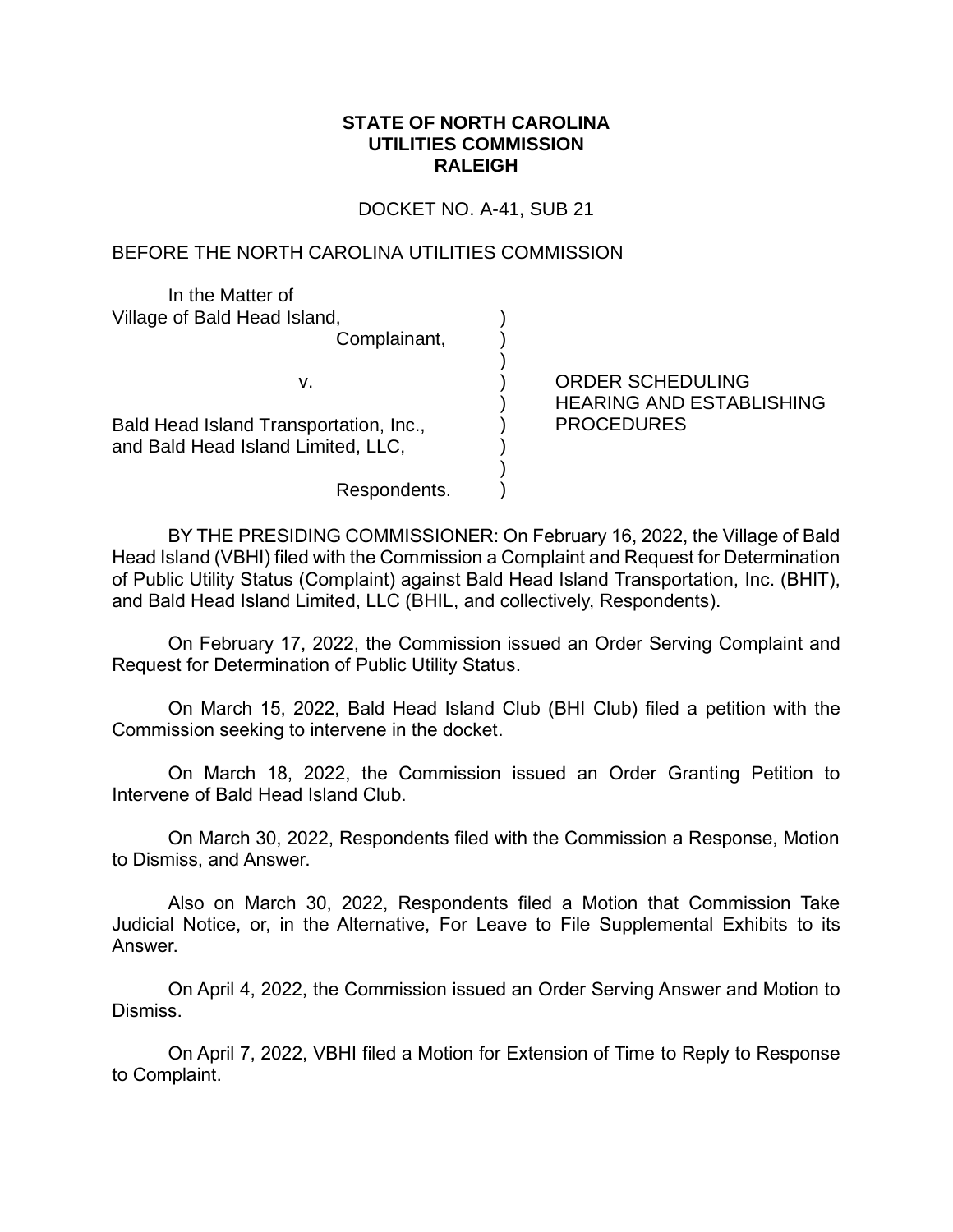On April 8, 2022, the Commission issued an Order Granting Motion for Extension of Time.

On April 22, 2022, VHBI filed a Reply to Respondents' Response, Motion to Dismiss, and Answer.

The Presiding Commissioner concludes that, at this time, good cause exists to set the matter for hearing, establish deadlines for petitions to intervene and file testimony, and establish appropriate discovery rules. Pending motions will be addressed by further order of the Commission.

The guidelines regarding discovery in this docket, subject to modification for good cause shown, are as follows:

1. Any deposition that a party desires to take shall be taken before the deadline for the filing of Respondents' and other intervenor testimony. Notice of deposition shall be served on all parties at least seven calendar days prior to the taking of the deposition. Notice of deposition and all other discovery notices, requests, and motions shall be served on the appropriate parties by hand delivery or facsimile, or by electronic delivery if the receiving party has agreed to receipt by electronic delivery.

2. Any motion for subpoena of a witness to appear at the evidentiary hearing shall be filed with the Commission before the deadline for the filing of Respondents' and other intervenor testimony, shall be served by hand delivery, facsimile, or by means of electronic delivery, upon agreement of the receiving party, to the person sought to be subpoenaed at or before the time of filing with the Commission, and shall make a reasonable showing that the evidence of such person will be material and relevant to an issue in the proceeding. *See* N.C. Gen. Stat. § 62-62. Unless an objection is filed, the Chief Clerk shall issue the requested subpoena 24 hours after such a motion is filed.

3. Formal discovery requests related to the Complaint and VBHI's prefiled direct testimony shall be served no later than 14 calendar days prior to the deadline for filing of Respondents' and other intervenor testimony. The party served shall have up to ten calendar days to file with the Commission objections to the discovery requests on an item-by-item basis, but in no event shall objections be filed later than ten calendar days prior to the deadline for the filing of Respondents' and other intervenor testimony.

4. Formal discovery requests related to Respondents' or intervenor prefiled direct testimony shall be served no later than three calendar days after the testimony is filed. The party served shall have up to three calendar days to file with the Commission objections to the discovery requests on an item-by-item basis, but in no event shall objections be filed later than five calendar days after that party's testimony is filed.

5. Formal discovery requests related to the parties' prefiled rebuttal testimony shall be served no later than two business days after such testimony is filed. The party served shall have up to two business days to file with the Commission objections to the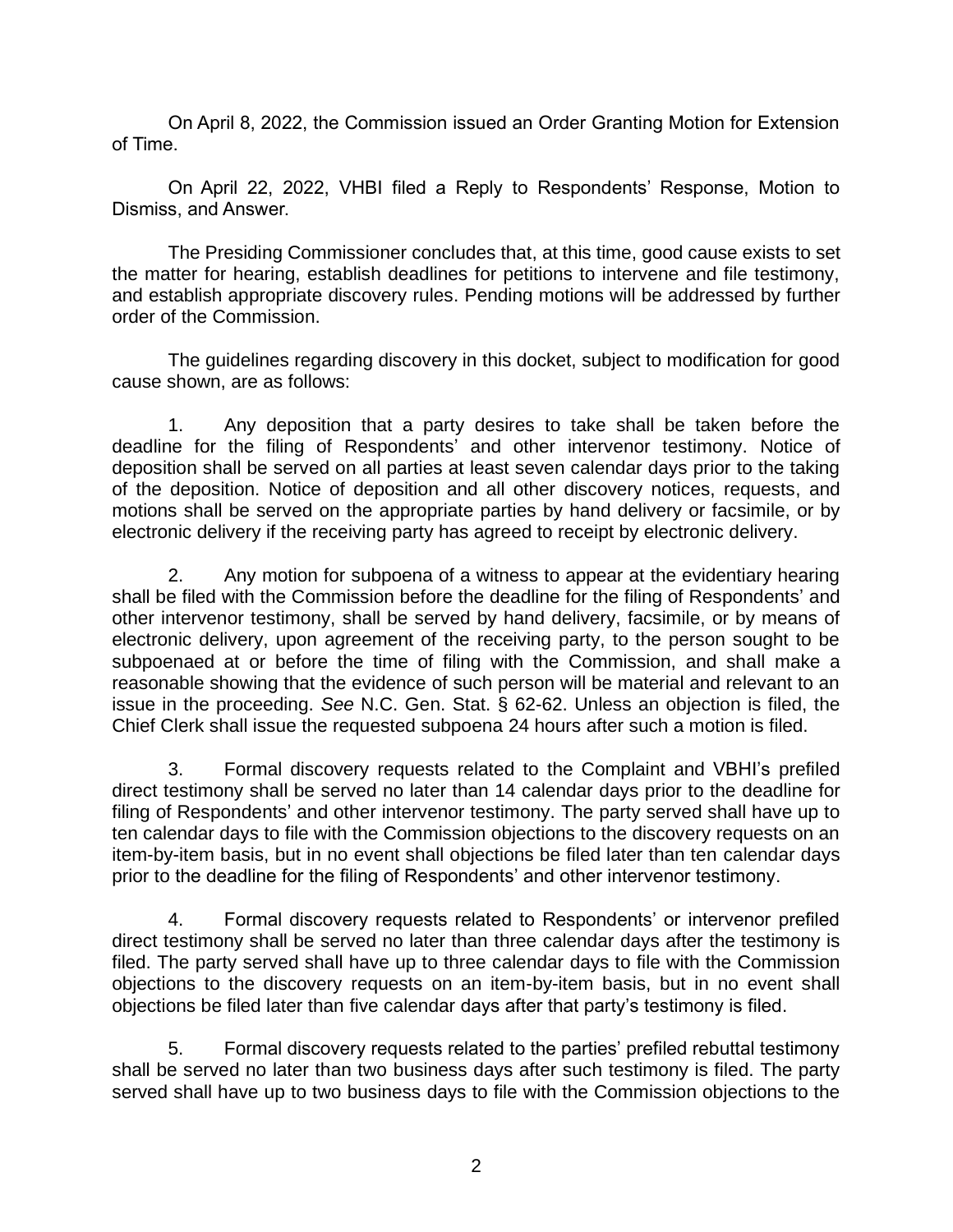discovery requests on an item-by-item basis, but in no event shall objections be filed later than three business days after the rebuttal testimony was filed. Discovery related to rebuttal testimony shall be limited to new material introduced in such rebuttal testimony and will be carefully scrutinized upon objection that such discovery should have been sought during the initial period of discovery.

6. Discovery requests need not be filed with the Commission when served; however, any party filing objections shall attach a copy of the relevant discovery request to the objections. Each discovery request, or part thereof, to which no objection is filed shall be answered by the time objections are due, subject to other agreement of the affected parties or other order of the Commission. Upon the filing of objections, the party seeking discovery shall have two business days to file a motion to compel with the Commission, and the party objecting to discovery shall have one business day thereafter to file a response. All objections, motions to compel, and responses shall be served on the other affected party at or before the time of filing with the Commission.

7. A party shall not be granted an extension of time to pursue discovery because of that party's late intervention or other delay in initiating discovery.

The Presiding Commissioner recognizes that in the past most discovery has been conducted in an informal manner without the need for Commission involvement or enforcement, and that such has been generally successful. The above guidelines are without prejudice to the parties conducting informal discovery or exchanging information by agreement at any time with the understanding that such will not be enforceable by the Commission if outside the guidelines.

Further, the Presiding Commissioner finds good cause to require any party who files supporting exhibits that include tables of numbers and calculations to provide the Commission Staff, and any other party upon request from such party, an electronic version of all such exhibits and workpapers with formulas intact.

Finally, the Presiding Commissioner shall require VBHI to consult with all other parties and file, not later than Monday, October 3, 2022, a joint list of witnesses to be called at the hearing, the order of witnesses, and the order and estimated time for crossexamination. If the parties cannot reach agreement, the remaining parties shall, not later than Wednesday, October 5, 2022, make a filing indicating their points of disagreement with VBHI's filing.

IT IS, THEREFORE, ORDERED as follows:

1. That the hearing is scheduled to begin on Monday, October 10, 2022, at 2:00 p.m., in Commission Hearing Room 2115, Dobbs Building, 430 North Salisbury Street, Raleigh, North Carolina;

2. That Village of Bald Head Island shall file its direct testimony and exhibits on or before Tuesday, August 9, 2022;